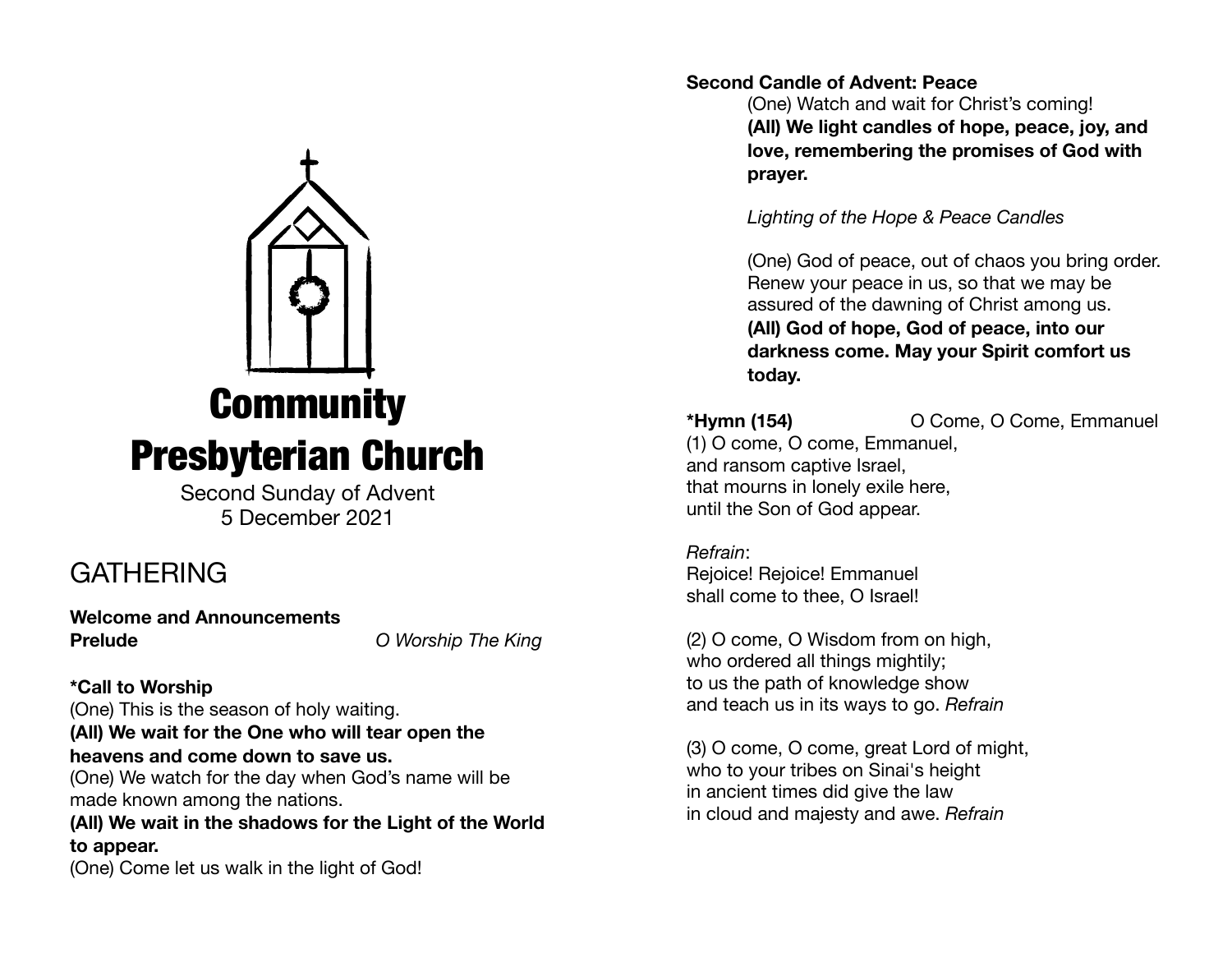## **Responsive Gospel** *Luke 1:68-79*

*(One) Blessed be the Lord God of Israel, for he has looked favorably on his people and redeemed them. (All) He has raised up a mighty savior for us in the* 

*house of his servant David, as he spoke through the mouth of his holy prophets from of old, that we would be saved from our enemies and from the hand of all who hate us.* 

*(One) Thus he has shown the mercy promised to our ancestors, and has remembered his holy covenant, the oath that he swore to our ancestor Abraham, to grant us that we, being rescued from the hands of our enemies, might serve him without fear, in holiness and righteousness before him all our days.* 

*(All) And you, child, will be called the prophet of the Most High; for you will go before the Lord to prepare his ways, to give knowledge of salvation to his people by the forgiveness of their sins.* 

*(One) By the tender mercy of our God, the dawn from on high will break upon us, to give light to those who sit in darkness and in the shadow of death, to guide our feet into the way of peace."* 

**\*Hymn (182)** *O Come All Ye Faithful*

(1) O come, all ye faithful, joyful and triumphant, O come ye, O come ye to Bethlehem; Come and behold him, born the King of angels;

## *Refrain*:

O come, let us adore him, O come, let us adore him, O come, let us adore him, Christ, the Lord.

(2) Sing, choirs of angels, sing in exultation, sing, all ye citizens of heaven above; glory to God, all glory in the highest; [Refrain]

(3) Yea, Lord, we greet thee, born this happy morning, Jesus, to thee be all glory given; Word of the Father, now in flesh appearing; [Refrain]

## **Prayer of Confession**

(All) Lord God, we praise you for sending light into this world. We confess that we live as though the light had never defeated darkness. We confess that we ignore the Savior you sent to be among us and to live in us. We've kept the birth of your Son confined to a season. Forgive us for not opening our eyes to Jesus. Prepare us for His return. Help us rejoice in the light so that your grace can illuminate the darkened places of our hearts. Amen.

## **Assurance of Pardon**

**Response** *Lord, Listen to Your Children Praying* 

## PROCLAMATION

**Old Testament Reading** *Malachi 3:1-4*  **New Testament Reading** *Philippians 1:3-11*  **Gospel Reading** *Luke 3:1-6*

**Sermon**

## **RESPONSE**

**\*Hymn (161)** *People Look East*

(1) People, look east. The time is near Of the crowning of the year. Make your house fair as you are able, Trim the hearth and set the table.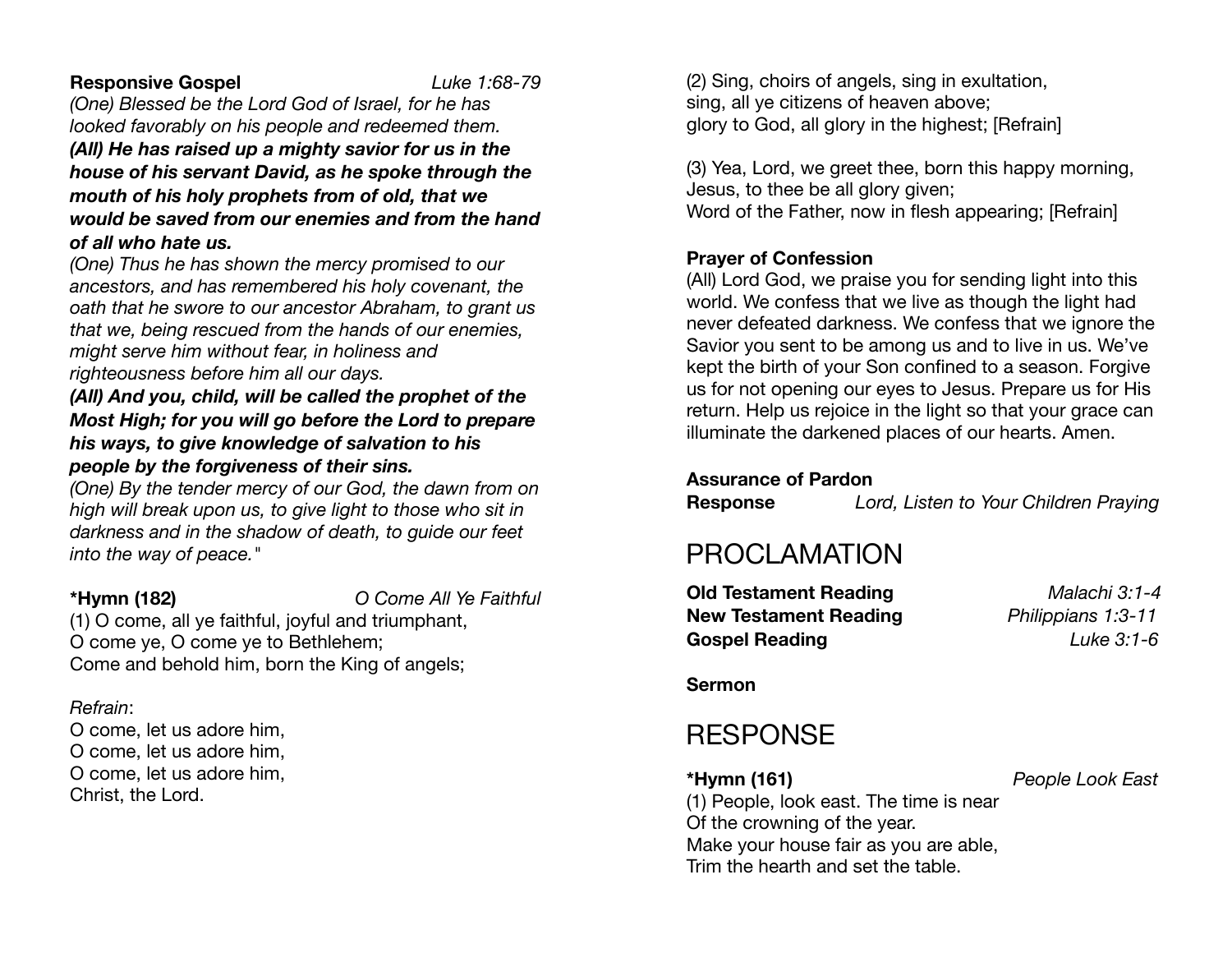People, look east and sing today: Love, the guest, is on the way.

(2) Furrows, be glad. Though earth is bare, One more seed is planted there: Give up your strength the seed to nourish, That in course the flower may flourish. People, look east and sing today: Love, the rose, is on the way.

(3) Birds, though you long have ceased to build, Guard the nest that must be filled. Even the hour when wings are frozen God for fledging time has chosen. People, look east and sing today: Love, the bird, is on the way.

(4) Stars, keep the watch. When night is dim One more light the bowl shall brim, Shining beyond the frosty weather, Bright as sun and moon together. People, look east and sing today: Love, the star, is on the way.

#### \***Affirmation of Faith** *The Apostles Creed*

**I believe** in God, the Father Almighty, Creator of heaven and earth. **I believe** in Jesus Christ His only Son, our Lord; who was conceived by the Holy Spirit, born of the Virgin Mary, suffered under Pontius Pilate, was crucified, died, and buried; he descended into hell; on the third day he rose from the dead; he ascended into heaven, and is seated at the right hand of God the Father Almighty; from thence he will come to judge the living and the dead. **I believe** in the Holy Spirit, the holy catholic church, the communion of saints, the

forgiveness of sins, the resurrection of the body, and life everlasting. Amen.

**Offertory** *Good King Wenceslas*

**\*Doxology & Prayer of Dedication** 

**Prayers of the People The Lord's Prayer** (sins/trespass)

## SENDING

**Charge Benediction** 

**Postlude** *Now Thank We All Our God*